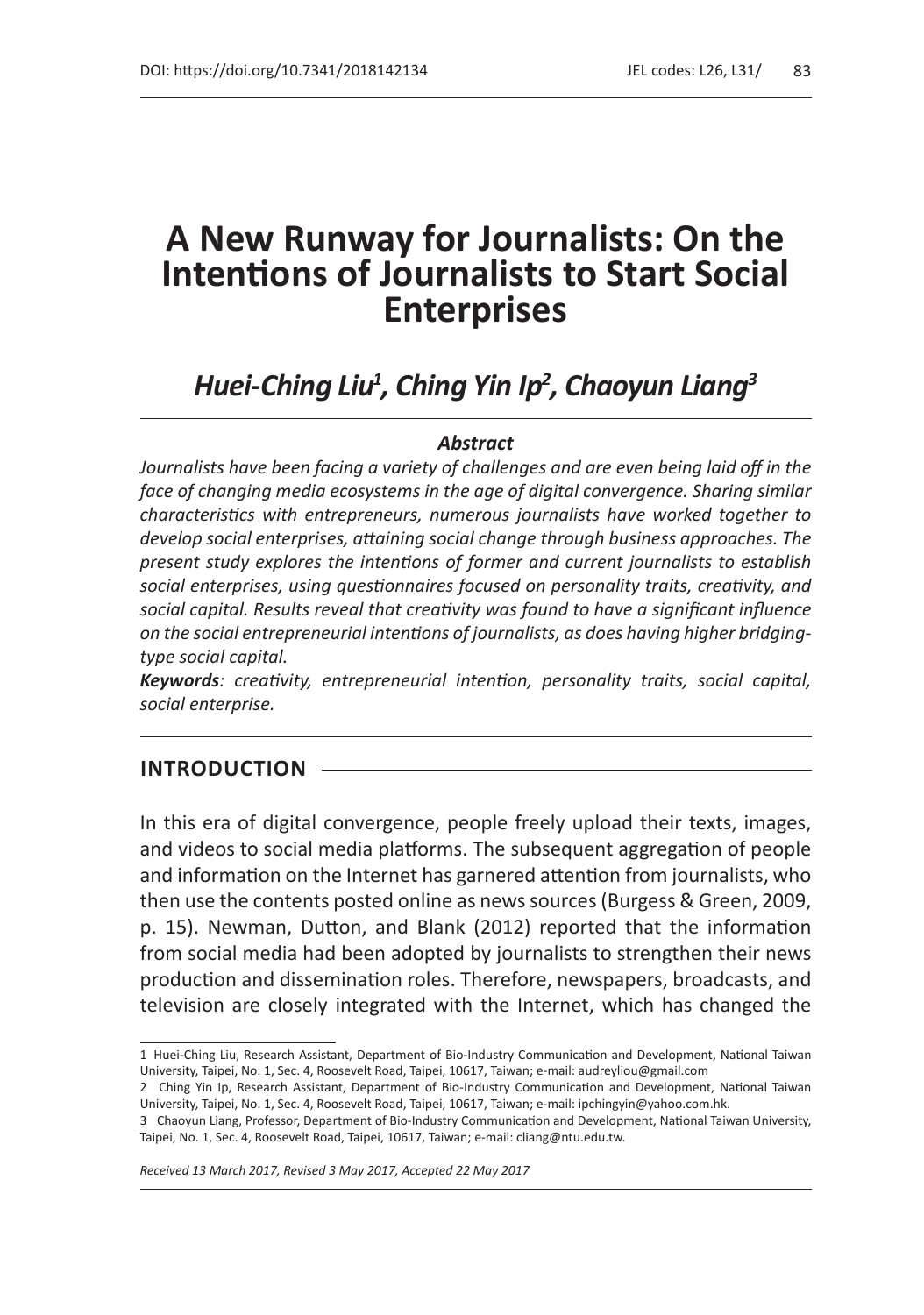conventional media ecology. Anyone can become a news producer, producing a massive challenge to the professional status of journalists.

This aggregation of the media ecology has caused a series of layoffs worldwide over the previous five years. Sanlih E-Television in Taiwan, which is actively transitioning into a new medium, laid off 150 of its workers in 2014, whereas TVBS, the first cable television company in Taiwan, announced that only senior reporters aged over 45 years may apply for its retirement plan. In the United Kingdom, many full-time journalistic jobs have been changed into contract or freelance jobs (Storey, Salaman & Platman, 2005). In the United States, the volume of advertisements in conventional paper media dropped 48% from 2006 to 2010, and news jobs have decreased by 36% in the past decade (Smith, 2012). The media industry has thus been stalled and many journalists, forced to leave their jobs, must find alternate career paths. Numerous laid-off reporters have worked together to develop social enterprises, attaining social change through business approaches.

Journalists share several similar characteristics with entrepreneurs, such as their curiosity about new things, their ability to view the world from different perspectives, and their interactions with people at various levels (McManus, 2015). Studies have reported that personality traits influence individuals' entrepreneurial intentions and behaviors (Brandstätter, 2011; Collins, Hanges & Locke, 2004; Zhao, Seibert & Lumpkin, 2010). Accordingly, people who are extroverted, open to new experiences, conscientious, yet have low neuroticism and agreeableness tend to possess strong entrepreneurial intentions. In addition, entrepreneurs in the knowledge economy must possess excellent creativity (Carayannis, Popescu, Sipp & Stewart, 2006). Similarly, social capital strongly influences people's entrepreneurial intentions (Liñán & Santos, 2007). Therefore, the present study explores the effects of personality traits, creativity, and social capital on the social entrepreneurial intentions of journalists.

# **LITERATURE REVIEW**

#### **Social enterprises and entrepreneurial intentions**

Social enterprises are those created for social welfare and attained social change through innovation (Pelchat, 2005). Social entrepreneurs provide nonprofit job opportunities, cultivate a service workforce, and promote their positions on society, the environment, and public welfare through business approaches (Vitiello & Wolf-Powers, 2014). Social entrepreneurs must be capable of creating social and economic value as well as long-term selfsufficiency. This value involves preserving sociocultural heritage, satisfying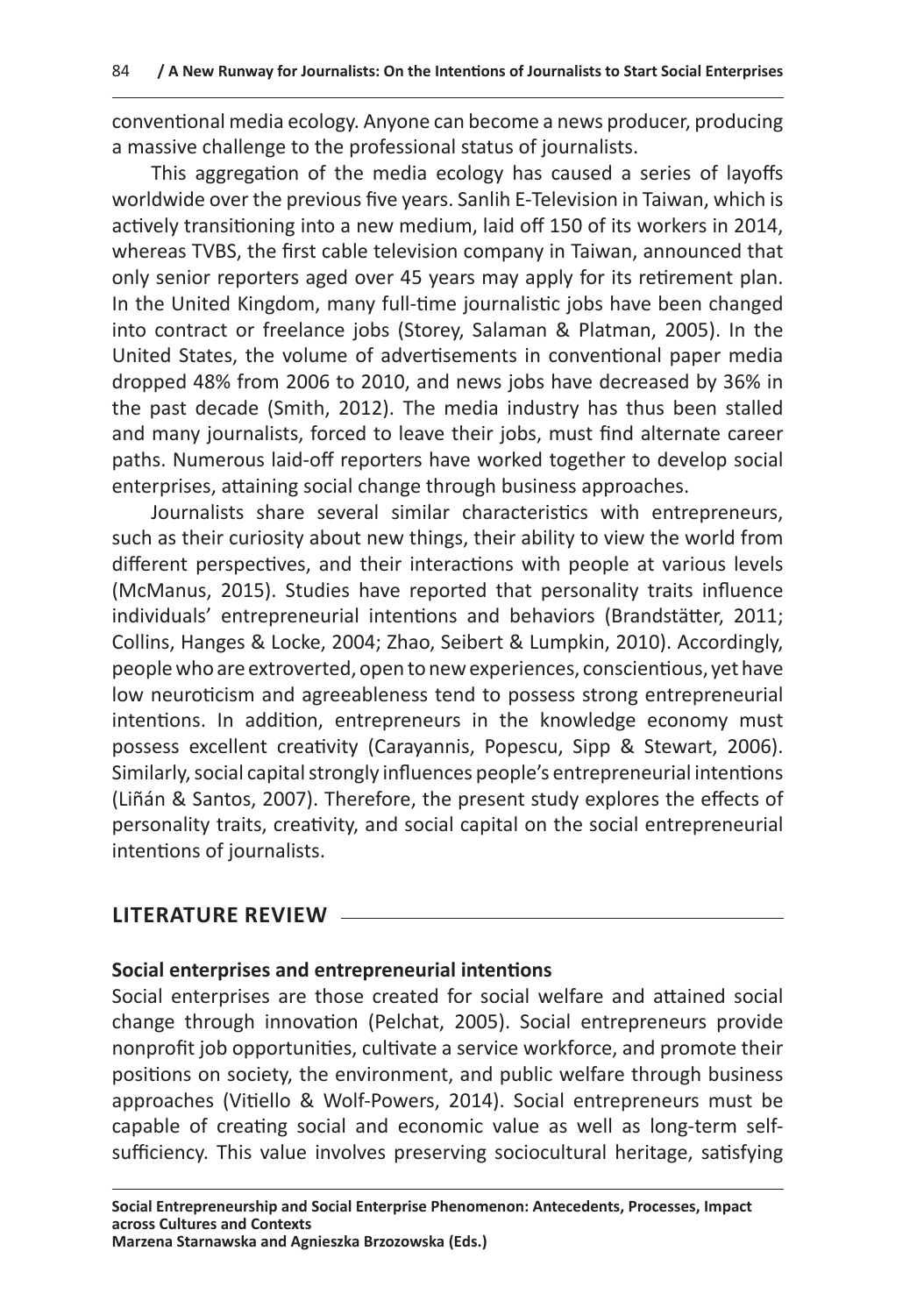recreational and aesthetic needs, and promoting economic functions to generate goods and services (Mander, Wiggering & Helming, 2007). Smith (2012) reported that numerous journalists who left their media jobs for entrepreneurship have aimed to change the world. In particular, 71% of the journalists indicated that the importance of conventional media will drop in five years, and 84% believe that social enterprises will become increasingly vital, and that news companies will also transition into social enterprises.

Entrepreneurial intentions can be defined as the conviction and preparation required for constructing a new enterprise or increasing the value of an existing enterprise, and the determination for continual planning (Thompson, 2009). Entrepreneurial intentions also play a mediating role in triggering action (Fayolle, Gailly & Lassas-Clerc, 2006). The entrepreneurial intentions of small, medium, and non-profit enterprises vary from those of general for-profit enterprises and require separate research perspectives, arguments, and practices for analysis (Pittaway & Cope, 2007). The entrepreneurial intentions of social entrepreneurs involve increasing social capital and strengthening community cohesion, and are therefore distinct from those of business entrepreneurs (Mair & Noboa, 2006). According to prior research (Lans, Gulikers & Batterink, 2010; Liñán & Chen, 2009), Wang, Peng and Liang (2014) developed an entrepreneurial intention scale with high reliability and validity. This scale categorized entrepreneurial intentions into two factors, namely conviction and preparation.

# **Personality traits versus entrepreneurial intentions**

Personality traits are a type of stable tendency that reveal the distinct patterns of thought, emotion, and behavior of each individual (Costa & McCrae, 1992). These unique traits are expressed in the physical and psychological characteristics of individuals through interactions among genetic, environmental, and learning factors, and are considered to be integrated and persistent (Liang, Chia, & Liang, 2015). The five-factor model is a personality theory that has currently been stably developed in international academia. According to this model, personality traits involve five major factors, namely extraversion, openness to experience, neuroticism, conscientiousness, and agreeableness. Hollifield, Kosicki, and Becker (2001) indicated that journalistic employers prioritized the personality traits and work habits of their employees over their professionalism.

The personality traits of journalists are associated with entrepreneurship (Brandstätter, 2011; Collins et al., 2004; Zhang, 2008). Generally, they are extraverted, independent and open to new experiences (Henningham, 1997; Siu & Lo, 2013). They usually possess high self-confidence (Chen, Greene, & Cricke, 1998) and firmly believe in their own capabilities to adapt to the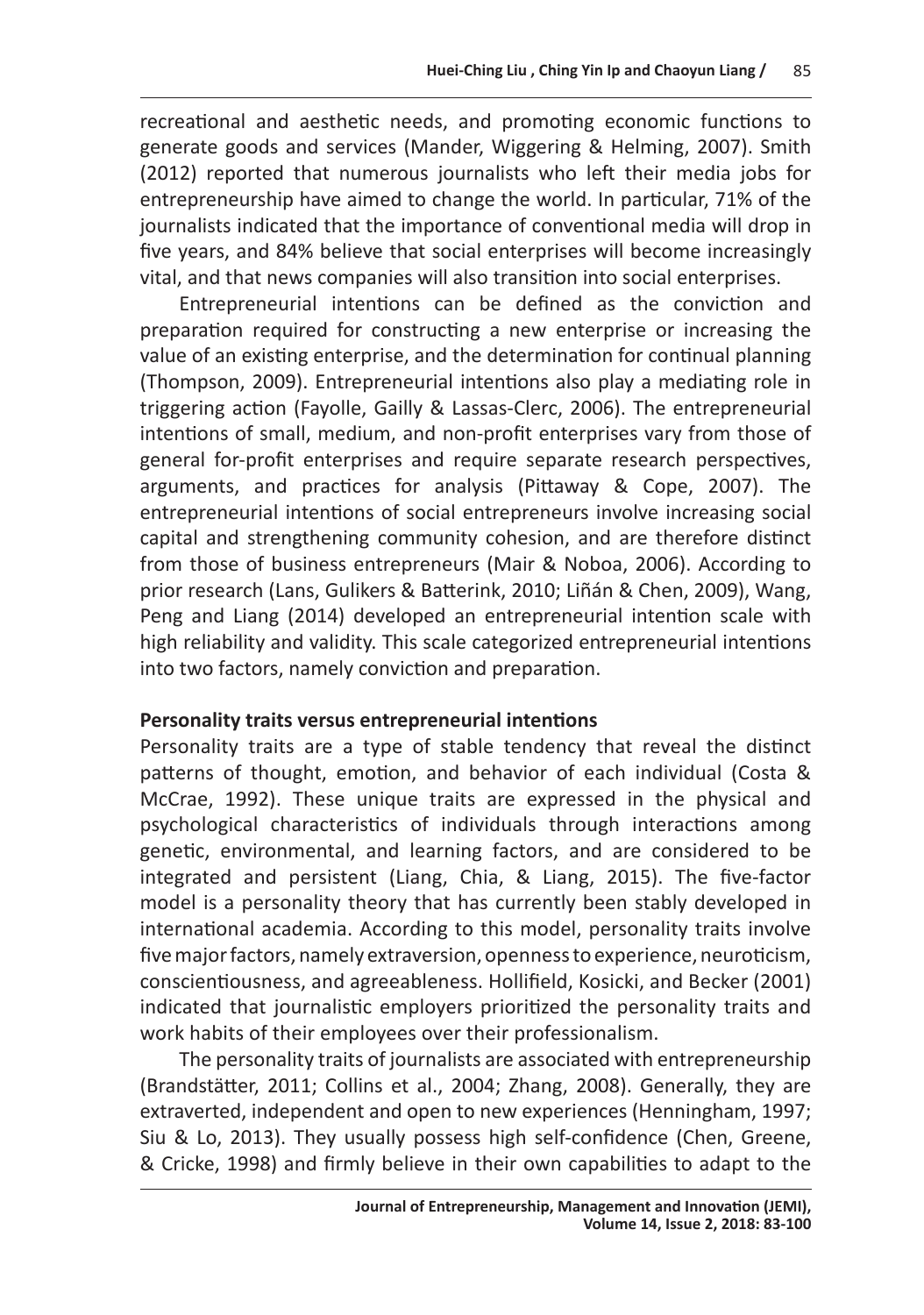external environment and control their performance (Simon, Houghton & Aquino, 2000). These traits define low levels of neuroticism. They commonly hold strong achievement motivations; in other words, they are typically conscientious (Collins et al., 2004; Stewart & Roth, 2004). They are confronted by limited resources, insufficient legal protection, and substantial financial risks, thus becoming more competitive and less agreeable (Zhao & Seibert, 2006). Recent meta-analysis studies have reported that people with strong entrepreneurial intentions are extroverted, open to new experiences, and conscientious, but are also less neurotic and agreeable than other people (Brandstätter, 2011; Zhao et al., 2010). The current study aimed to acknowledge the correlations between identified variables rather than determine their causal relationships. In the end, whether these correlations are positive or negative will be theory-driven and depend on the following measurement analyses. On the basis of the aforementioned studies, we proposed the first two hypotheses:

H1. Extraversion, openness, and conscientiousness are positively related to social entrepreneurial intentions.

H2. Neuroticism and agreeableness are negatively related to social entrepreneurial intentions.

# **Creativity versus entrepreneurial intentions**

According to Barron and Harrington (1981), creativity is defined from two distinct perspectives: the product perspective, which regards creativity as new products with socially recognized achievements (Baer, Kaufman, & Gentile, 2004; Hennessey & Amabile, 2010), and the competency perspective, which refers to creativity as the competencies expressed by individuals in specific tasks (Fryer, 2006). Both perspectives involve two core concepts, namely originality and usefulness (Runco & Jaeger, 2012). In aggregating previous studies, the originality of creativity implies the ability to produce a novel or uncommon idea, behavior, or work, and that the usefulness of creativity implies the ability to produce an appropriate, effective, or valuable idea, behavior, or work. Both must be accepted in the specific societal context (Amabile, 1997; Lin, Hsu & Liang, 2014; Runco & Jaeger, 2012). Cropley (2015) maintained that creativity must involve the qualities of elegance and genesis. The arguments by Lin et al. (2014) and Cropley (2015) were adopted in this study for developing a research instrument.

Prior research has determined that creativity is a critical motivator of entrepreneurial intentions, and proactive and creative people exhibit high levels of entrepreneurial desirability (Balachandran & Sakthivelan, 2013; Zampetakis, 2008). Creative people tend to take more risks and

**Social Entrepreneurship and Social Enterprise Phenomenon: Antecedents, Processes, Impact across Cultures and Contexts**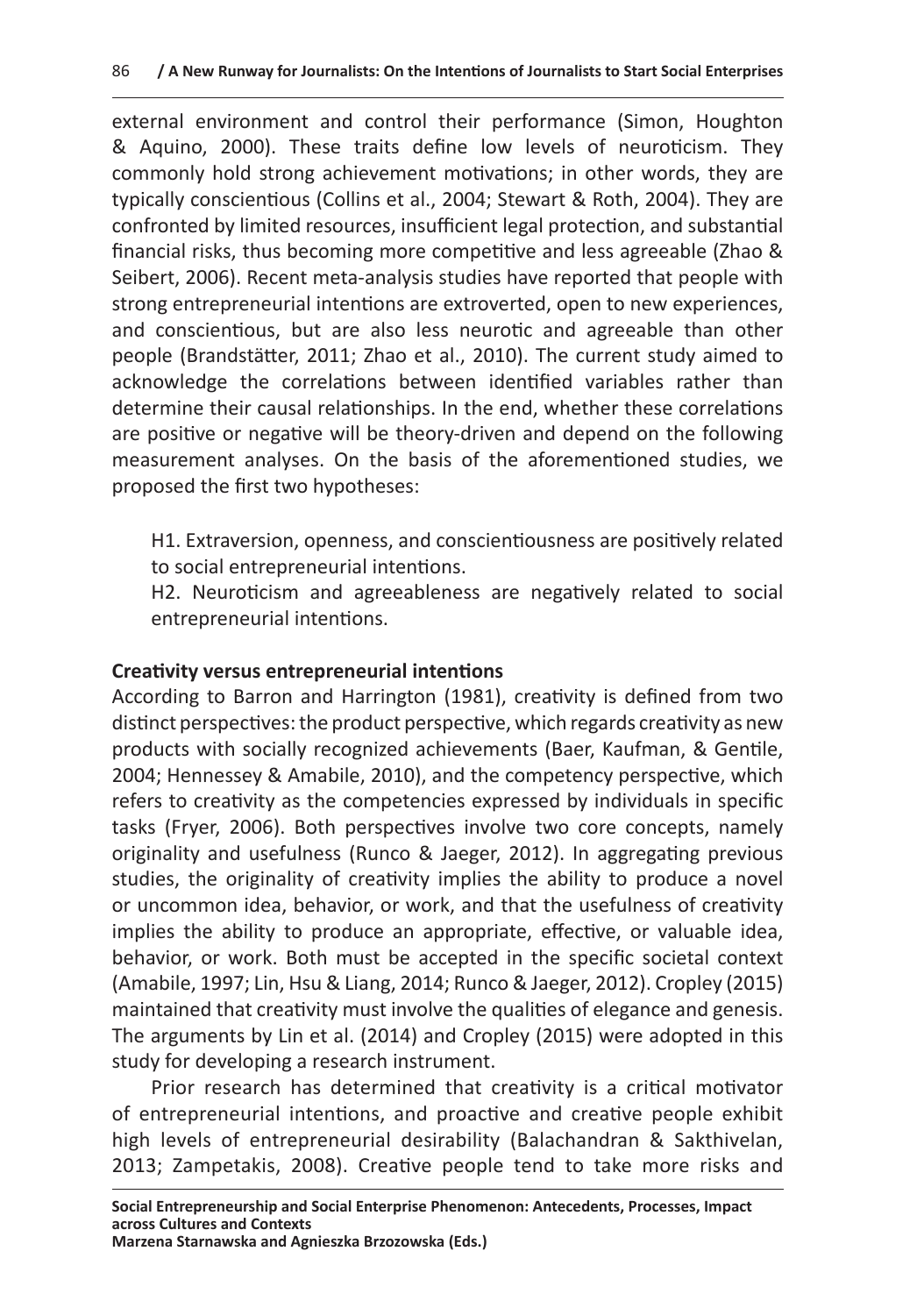are more impulsive, independent, and intrinsically motivated. They also see themselves as more competent, hard-working, persistent, and gritty (Kaufman, 2011). The climate for innovation on campus can increase the entrepreneurial intentions of teachers and students (Lee, Wong, Foo & Leung, 2011). In investigating students attending elective journalistic courses at school, the desire to express creativity through various lifestyles and opportunities was identified as students' primary motivation for attending these courses (Hanusch et al., 2016). Similarly, most in-service journalists enjoy being creative, possess strong creativity, and exhibit higher social entrepreneurial intentions than do ordinary people (Lee & Min, 2016). In addition, student imagination and creativity have considerable influences on ventures and rural service (Chang, Yao, Chen, King & Liang, 2016; Yao, Peng, Lee & Liang, 2016). Based on these studies, the following hypothesis was proposed:

H3. Creativity is positively related to social entrepreneurial intentions.

# **Social capital versus entrepreneurial intentions**

Social capital can be defined as the relationship networks that can be effectively mobilized and the totality of the resources owned by all members in the networks (Bourdieu, 1986). The social capital owned by each individual determines the position of the individual in a group, affects the types and quantities of social resources available to the individual, and defines the opportunity for the individual to access these resources (Lin, 2002). Social capital enhances entrepreneurial activities, particularly knowledge acquisition, business opportunity identification, relational connections, reputation establishment, and performance improvement (Lechner & Dowling, 2003; Partanen, Kristian, Westerlund, Rajala & Rajala, 2008; Shaw, Lam & Carter, 2008).

Putnam (2000) indicated that social capital could be categorized into two dimensions, namely bonding and bridging. Bonding social capital refers to strong ties with family and friends who may provide emotional support or access to scarce resources. Bridging social capital refers to weak ties among individuals connected across different social networks and providing new perspectives. Correspondingly, Williams (2006) conceptualized and developed a social capital assessment scale containing 20 items. Furthermore, Liñán and Santos (2007) determined that higher social capital generates higher entrepreneurial intentions.

Media frequently play a role in bridging communities with social capital, facilitating communications among the diverse groups in the communities and promoting social welfare, thus enhancing the development of social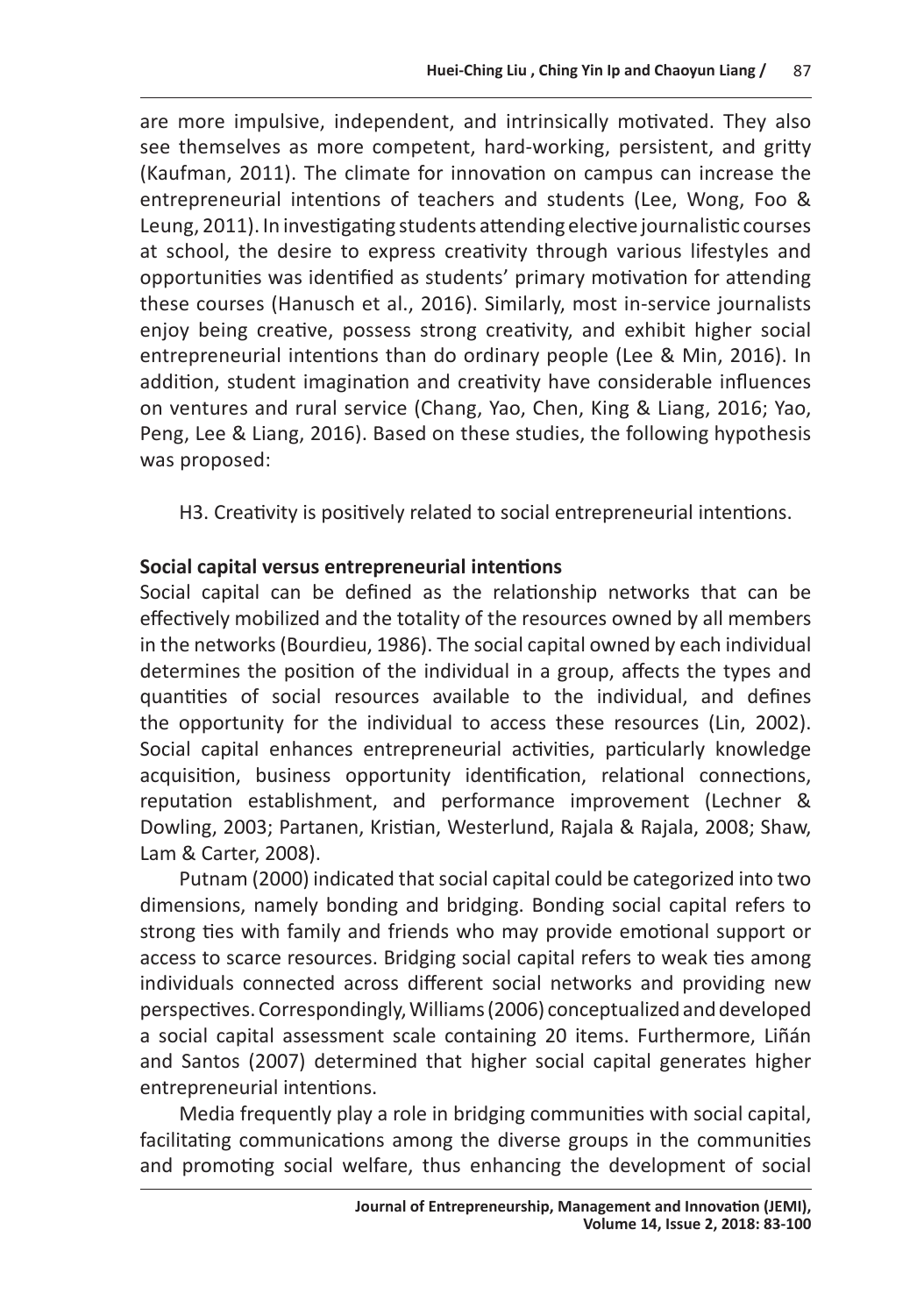capital (Richards, 2013). The rise of the Internet has facilitated a new ecology of communications, and the online interactions strengthen community connections and enable the extensions of external relationships (Joinson, 2003). Through the mediation of emerging communication technology, Huysman and Wulf (2004) indicated that interpersonal networks can be established, and social capital can be accumulated. Currently, the most frequently employed communication technology is social media, which is most profoundly and positively associated with social capital (Valenzuela, Park & Kee, 2009). Journalists frequently rely on social media to collect information, maintain relationships, and perform interactive communications. Journalists, as a group, accumulate social capital for social entrepreneurship the most easily. The aforementioned studies lead to the final two correlational hypotheses:

H4. Bonding social capital is positively related to social entrepreneurial intentions.

H5. Bridging social capital is positively related to social entrepreneurial intentions.

# **METHODS**

#### **Samples**

By conducting an online questionnaire, we studied factors influencing the intentions of former or current journalists to start social enterprises. All participants were former or current journalists. Descriptive statistics obtained by analyzing the percentage frequency distribution of the participants' demographic data are listed in Table 1:

| <b>Variables</b> | <b>Descriptions</b>  |           |           |           |           |              |  |
|------------------|----------------------|-----------|-----------|-----------|-----------|--------------|--|
| Gender           | 205 men<br>196 women |           |           |           |           |              |  |
| Age              | 25 or                | $26 - 30$ | $31 - 35$ | $36 - 40$ | $41 - 45$ | 46 or older  |  |
|                  | younger<br>25        | 31        | 77        | 97        | 112       | 59           |  |
| Seniority        | $<$ 1 year           | $1 - 3$   | $4 - 6$   | $7 - 9$   | $10 - 12$ | $>$ 13 years |  |
|                  | 18                   | 55        | 40        | 36        | 71        | 181          |  |

**Table 1.** Descriptive analysis of Study 1 (*n* = 401)

**Social Entrepreneurship and Social Enterprise Phenomenon: Antecedents, Processes, Impact across Cultures and Contexts Marzena Starnawska and Agnieszka Brzozowska (Eds.)**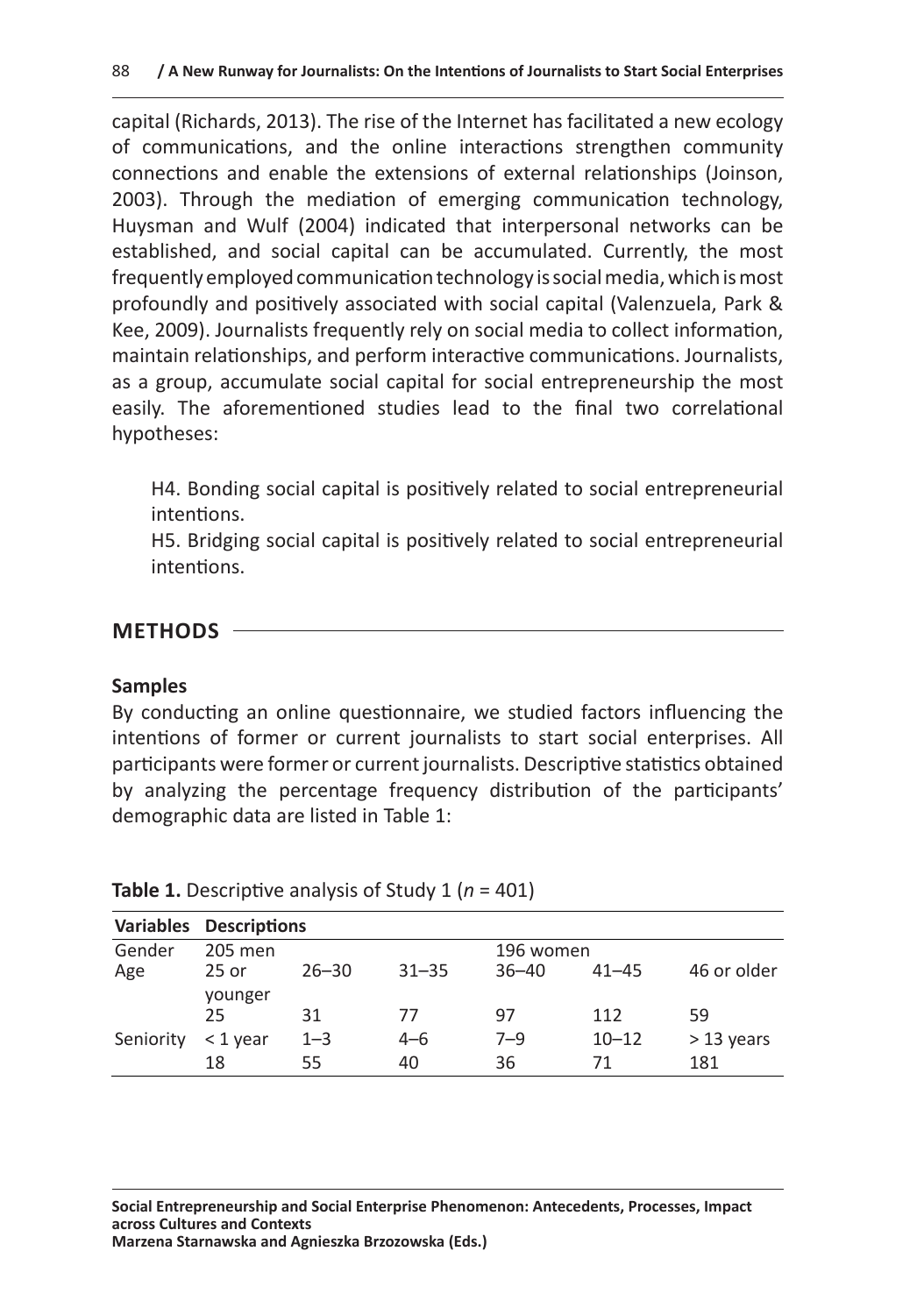#### **Measurements**

In Part 1, personality was measured using a simplified version of the Big Five personality traits model developed by Thompson (2008). We adapted the original English-language inventory, which consisted of 40 items, into a 20-item Chinese-language questionnaire based on the factor loadings of the inventory. In Part 2, creativity was measured using results from Lin et al. (2014) and Cropley (2015). Specifically, creativity was divided into two aspects: originality and usefulness. In Part 3, social capital was measured using the Social Capital Scales devised by Williams (2006). The original scales comprised of 20 items measuring two types of social capital, namely, bridging- and bonding-type social capital. For this study, we selected the 10 items featuring the highest factor loadings. In Part 4, social entrepreneurial intentions were measured using 8 items rearranged on the basis of Wang, Peng, and Liang (2014). The questionnaire for this study adopted a 6-point Likert-type scale, with *strongly agree* = 6, *agree* = 5, *somewhat agree* = 4, *somewhat disagree* = 3, *disagree* = 2, and *strongly disagree* = 1.

# **Procedures**

The questionnaires were distributed between October 1, 2016, and November 5, 2016, through online social media groups formed by journalists. The design of the online questionnaire system requires participants to complete all items before proceeding to the next page; therefore, no missing items and thus no missing values existed. A questionnaire was deemed invalid if the responses to all items were similar or if responses to reverse items were illogical. Ultimately we collected 445 questionnaires and obtained 401 valid samples after removing 40 invalid samples.

# **RESULTS**

# **Exploratory factor analysis**

Factors used in the exploratory factor analysis were required to have an eigenvalue greater than 1 and a factor loading greater than .3. Table 2 shows that regarding personality traits, results from Bartlett's sphericity test all reached a level of significance  $(\chi^2 = 2549.869; p < .001)$  and the Kaiser-Meyer-Olkin (KMO) measure of sampling adequacy was .743, indicating the factors could be employed to conduct a factor analysis. The test results showed that five factors could be extracted from the 20 items, with a total cumulative variance explained of 58.020%. Therefore, the 20 items for personality traits can be divided into the following five constructs: extraversion, openness to experience, neuroticism, conscientiousness, and agreeableness.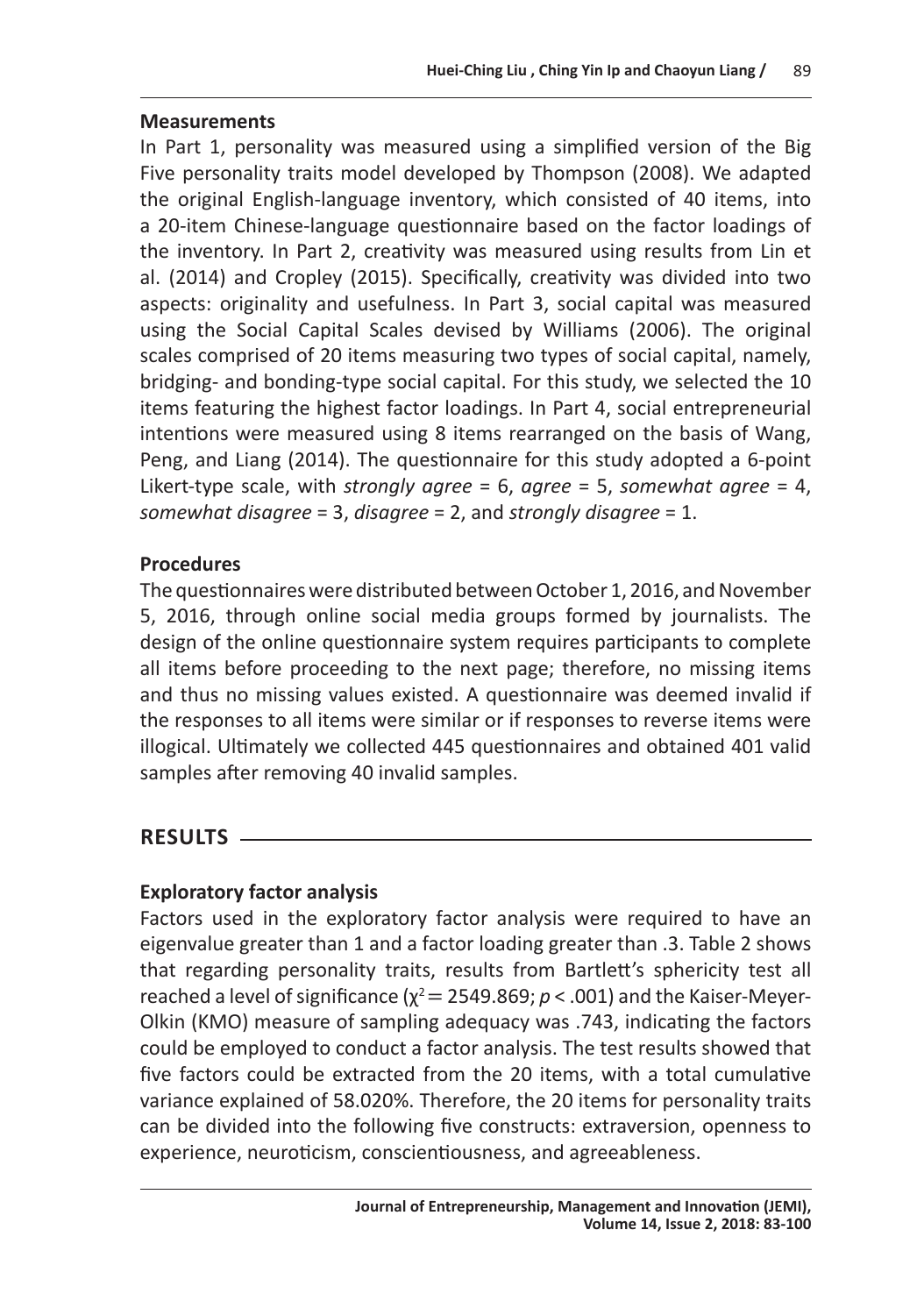|                       |      | <b>OP</b> |           | <b>CO</b> | AG            | M           | <b>SD</b> | α   | $%$ of   |
|-----------------------|------|-----------|-----------|-----------|---------------|-------------|-----------|-----|----------|
| Factor/Item           | EX   |           | <b>NE</b> |           |               |             |           |     | variance |
| Extraversion (EX)     |      |           |           |           |               |             |           | .90 | 14.32    |
| Talkative             | .759 |           |           |           |               | 4.40        | .96       | .80 |          |
| Outgoing              | .820 |           |           |           |               | 4.17        | 1.02      | .79 |          |
| Reserved              | .844 |           |           |           |               | $3.77*1.02$ |           | .78 |          |
| Shy                   | .803 |           |           |           |               | $3.98*1.03$ |           | .82 |          |
| Open to experience    |      |           |           |           |               |             |           | .80 | 14.07    |
| (OP)                  |      |           |           |           |               |             |           |     |          |
| Creative              |      |           | .820      |           |               | 4.38        | .89       | .55 |          |
| Philosophical         |      | .415      | .704      |           |               | 4.72        | .85       | .65 |          |
| Unimaginative         |      |           | .529      |           |               | $4.31*1.02$ |           | .61 |          |
| Unintellectual        |      | .421      | .426      |           |               | 4.44* .97   |           | .61 |          |
| Neuroticism (NE)      |      |           |           |           |               |             |           | .78 | 9.95     |
| Anxious               |      |           |           | .607      | $-0.343$ 3.88 |             | 1.27      | .59 |          |
| Jealous               |      |           |           | .565      |               | 2.73        | 1.01      | .59 |          |
| Unworried             |      |           |           | .804      |               | $3.78*1.14$ |           | .49 |          |
| Unenvious             |      |           |           | .713      |               | $3.32*1.05$ |           | .61 |          |
| Conscientiousness     |      |           |           |           |               |             |           | .86 | 9.87     |
| (CO)                  |      |           |           |           |               |             |           |     |          |
| Systematic            |      | .781      |           |           |               | 4.41        | .86       | .71 |          |
| Careful               |      | .677      |           |           |               | 4.25        | .96       | .74 |          |
| Disorganized          |      | .781      |           |           |               | 4.50 *.91   |           | .70 |          |
| Inefficient           |      | .787      |           |           |               | 4.70 *.90   |           | .75 |          |
| Agreeableness (AG)    |      |           |           |           |               |             |           | .76 | 9.78     |
| Sympathetic           |      |           |           |           | .481          | 4.80        | .86       | .56 |          |
| Not harsh             |      |           |           |           | .608          | 4.10        | 1.08      | .54 |          |
| Unkind                |      |           |           |           | .725          | $4.60*1.03$ |           | .48 |          |
| Rude                  |      |           |           |           | .717          | $3.59*1.27$ |           | .55 |          |
| <b>Total variance</b> |      |           |           |           |               |             |           |     | 58.020   |
| explained             |      |           |           |           |               |             |           |     |          |

**Table 2.** Factor loading, M, SD, Cronbach's α, and percentage of variance of personality traits

Note: \* refers to the fact that the times mean scores of these items were reversed.

Results in Table 3 show that, regarding creativity, results from Bartlett's sphericity test did not reach a level of significance. Consequently, the factors cannot be used to perform a factor analysis, but the 12 items were used as a construct with a cumulative variance explained of 65.155%.

**Table 3.** Factor loading, M, SD, Cronbach's α, and percentage of variance of creativity

| Item                                                  | Creativity M |          | <b>SD</b>    | $\alpha$ | $%$ of<br>variance |
|-------------------------------------------------------|--------------|----------|--------------|----------|--------------------|
| 1 Can develop an unconventional business .797<br>plan |              |          | 3.85 922 903 |          |                    |
| I can develop a unique business plan                  | .803         | 3.79 930 |              | - 903    |                    |

**Social Entrepreneurship and Social Enterprise Phenomenon: Antecedents, Processes, Impact across Cultures and Contexts**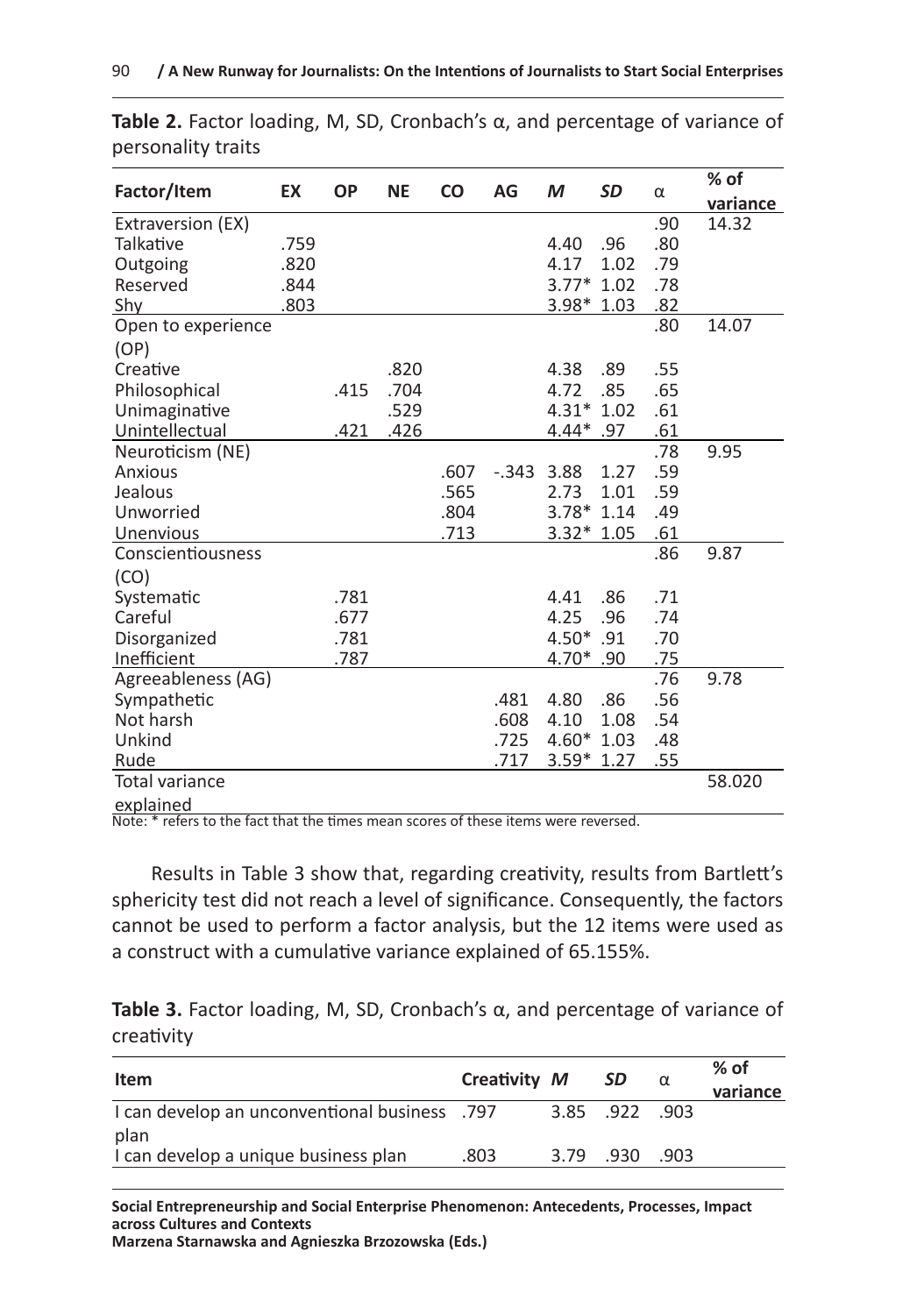|                                                  |              |               |      |      | % of     |
|--------------------------------------------------|--------------|---------------|------|------|----------|
| Item                                             | Creativity M |               | SD   | α    | variance |
| I am not good at identifying new market          | .530         | $3.97*$ .909  |      | .916 |          |
| needs                                            |              |               |      |      |          |
| I am good at proposing innovative ideas          | .718         | 4.09          | .804 | .907 |          |
| based on market needs                            |              |               |      |      |          |
| I can develop a business plan that targets       | .880         | 3.84          | .841 | .899 |          |
| specific market segments                         |              |               |      |      |          |
| 1 can develop a business plan that can lead .880 |              | 3.84          | .841 | .899 |          |
| the market                                       |              |               |      |      |          |
| I can understand the diverse needs of            | .665         | 4.31 .794     |      | .909 |          |
| various customers                                |              |               |      |      |          |
| I am unable to adapt flexibly to market          | .385         | $4.23^*$ .920 |      | .922 |          |
| changes                                          |              |               |      |      |          |
| I can consider the preference of target          | .665         | 4.31 .794     |      | .909 |          |
| consumers                                        |              |               |      |      |          |
| I can develop a business plan that meets         | .830         | 4.00 .742     |      | .902 |          |
| the target market's demand                       |              |               |      |      |          |
| 1 can develop a business plan that attracts 722  |              | 3.85          | .807 | .907 |          |
| investors' attention                             |              |               |      |      |          |
| My business plan can adapt to different          | .759         | 3.84          | .810 | .905 |          |
| markets after adjustments                        |              |               |      |      |          |
| Total variance explained                         |              |               |      |      | 53.684   |

Note: \* refers to the fact that the times mean scores of these items were reversed.

Results in Table 4 show that regarding social capital, results from Bartlett's sphericity test reached a level of significance ( $\chi^2$  = 1604.913;  $p < .001$ ) and the KMO measure of sampling adequacy was .761, indicating that the factors can be employed to conduct a factor analysis. The results showed that two factors can be extracted from the ten items, with a total cumulative variance explained of 64.662%. The ten items can be divided into the following two constructs: bonding and bridging.

**Table 4.** Factor loading, M, SD, Cronbach's α, and percentage of variance of social capital

| Factor/Item                               | <b>BON BRI M</b> |                  | SD  |     | $%$ of   |
|-------------------------------------------|------------------|------------------|-----|-----|----------|
|                                           |                  |                  | α   |     | variance |
| Bonding (BON)                             |                  |                  |     | .71 | 31.84    |
| There are several people I trust to help  | .746             | 4.51             | .78 | .64 |          |
| solve my problems                         |                  |                  |     |     |          |
| There is someone I can turn to for advice | .758             | 4.59 .76 .63     |     |     |          |
| about making very important decisions     |                  |                  |     |     |          |
| If I need an emergency loan of US\$500,   | .581             | $4.45*$ 1.11 .73 |     |     |          |
| I have no one I can ask                   |                  |                  |     |     |          |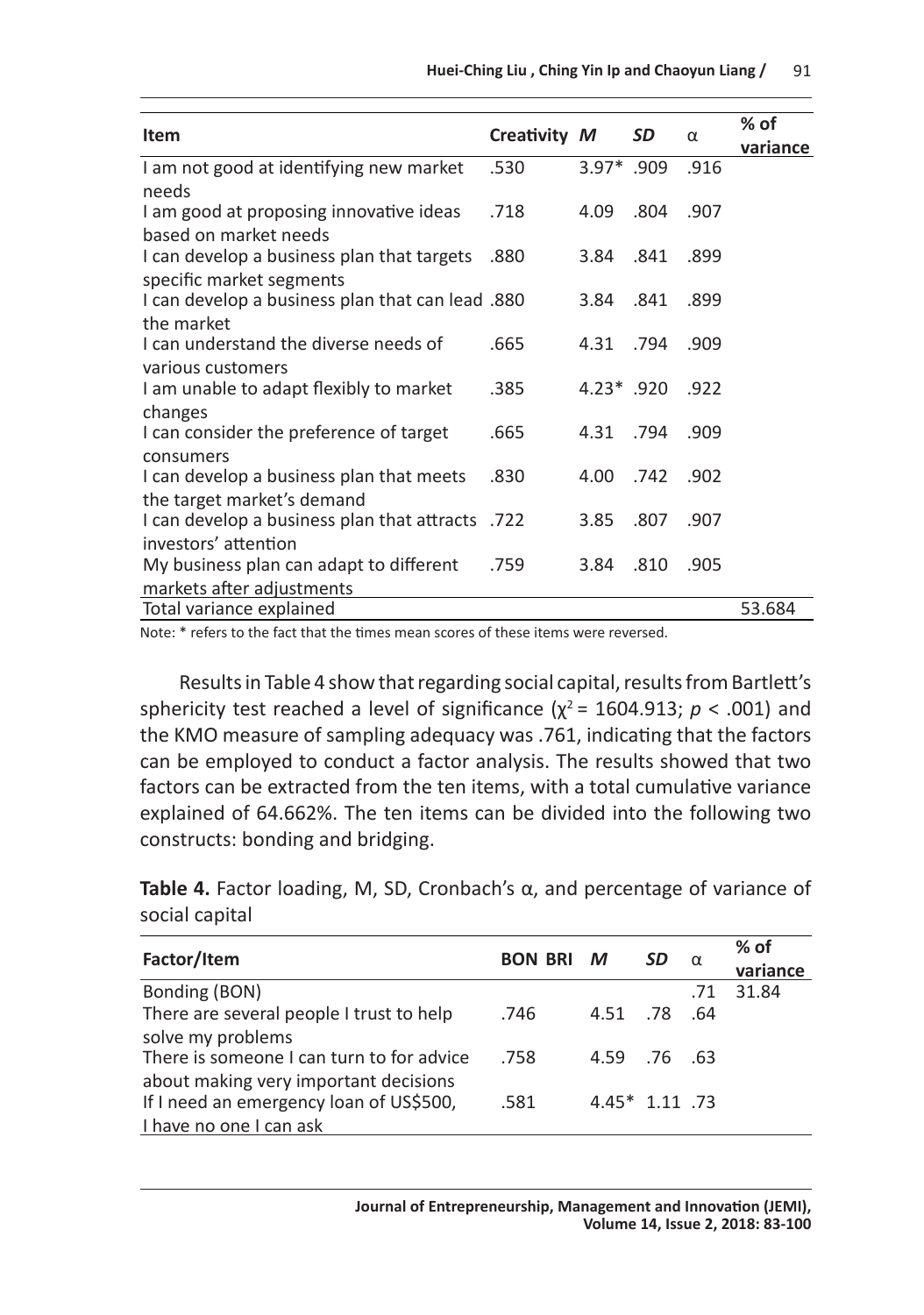|  | 92 / A New Runway for Journalists: On the Intentions of Journalists to Start Social Enterprises |  |
|--|-------------------------------------------------------------------------------------------------|--|
|--|-------------------------------------------------------------------------------------------------|--|

|                      | M                           | SD                                               | α   | % of<br>variance                            |
|----------------------|-----------------------------|--------------------------------------------------|-----|---------------------------------------------|
| .652                 | 3.86                        |                                                  |     |                                             |
|                      |                             |                                                  |     |                                             |
| .675                 | 4.33                        | .87                                              | .65 |                                             |
|                      |                             |                                                  | .75 | 28.91                                       |
|                      |                             | .83                                              | .63 |                                             |
|                      |                             |                                                  |     |                                             |
|                      |                             | .83                                              | .63 |                                             |
|                      |                             |                                                  |     |                                             |
|                      |                             |                                                  |     |                                             |
|                      |                             |                                                  |     |                                             |
|                      |                             | .82                                              | .67 |                                             |
|                      |                             |                                                  |     |                                             |
| $\sim$ $\sim$ $\sim$ |                             | $\mathbf{r}$                                     |     | 60.75                                       |
|                      | <b>BON BRI</b><br>$\ddotsc$ | .886 4.85<br>.893 4.88<br>.403 4.10<br>.780 4.66 |     | 1.10 .68<br>.567 4.62* 1.17 .79<br>1.06 .78 |

Note: \* refers to the fact that the times mean scores of these items were reversed.

Regarding social entrepreneurial intentions, results from Bartlett's sphericity test reached a level of significance ( $\chi^2$  = 2420.223; *p* < .001) and the KMO measure of sampling adequacy was .913, indicating the factors can be employed to conduct a factor analysis (Table 5). The test results showed that the total cumulative variance explained was 65.555%. The eight items for social entrepreneurial intentions were used as a single construct.

**Table 5.** Factor loading, M, SD, Cronbach's α, and percentage of variance of social entrepreneurial intention

| Factor/Item                                                                |            | M                  | <b>SD</b> | $\alpha$ | $%$ of   |
|----------------------------------------------------------------------------|------------|--------------------|-----------|----------|----------|
|                                                                            | <b>SEI</b> |                    |           |          | variance |
| Social entrepreneurial intention (SEI)                                     |            |                    |           |          |          |
| I wish to start a social enterprise that assists in                        |            | .912 4.09 1.06 .92 |           |          |          |
| alleviating environmental issues                                           |            |                    |           |          |          |
| I have a preliminary idea for a social enterprise                          |            | .895 3.57 1.08 .91 |           |          |          |
| that I plan to implement in the future                                     |            |                    |           |          |          |
| My professional goal is to become a social                                 |            | .879 3.24 1.13 .90 |           |          |          |
| entrepreneur                                                               |            |                    |           |          |          |
| I am willing to do anything to become a social                             |            | .864 3.26 1.21 .90 |           |          |          |
| entrepreneur                                                               |            |                    |           |          |          |
| 1.15 .90 expect that at some point in the future, I will be .827 3.37 1.15 |            |                    |           |          |          |
| involved in launching an organization that aims to                         |            |                    |           |          |          |
| promote environmental sustainability                                       |            |                    |           |          |          |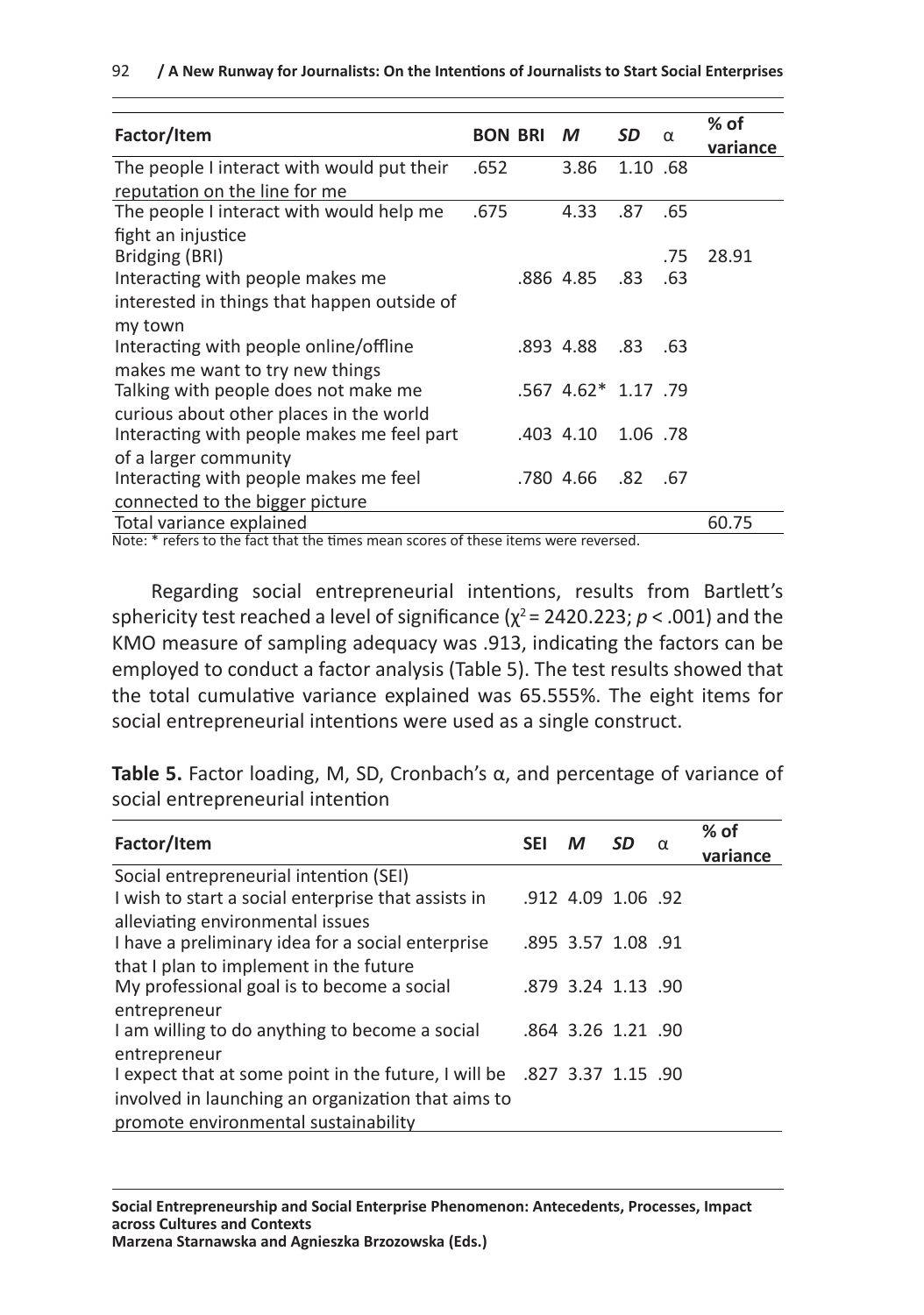| Factor/Item                                                                          | <b>SEI</b> | M | .SD                | $%$ of<br>variance |
|--------------------------------------------------------------------------------------|------------|---|--------------------|--------------------|
| 1.18 90. 742 1.18 Pexpect that at some point in the future, I will be .742 3.62 1.18 |            |   |                    |                    |
| involved in launching an organization that aims to                                   |            |   |                    |                    |
| help disadvantaged groups                                                            |            |   |                    |                    |
| I will act as a professional manager and get                                         |            |   | .677 3.42 1.16 .91 |                    |
| involved in the management of a social enterprise                                    |            |   |                    |                    |
| through promotion                                                                    |            |   |                    |                    |
| If I inherit my family's business, I plan on                                         |            |   | .634 3.68 1.21 .92 |                    |
| transforming it into a social enterprise                                             |            |   |                    |                    |
| Total variance explained                                                             |            |   |                    | 65.55              |

#### **Multiple regression analysis of the variables**

The results of a multiple regression analysis found the overall model reached a level of significance (*p* < .001). In addition, creativity and bridging-type social capital as constructs reached a level of significance (*p < .*05), whereas constructs under personality traits were nonsignificant (Table 6). Therefore, both H3 and H5 were supported, whereas H1, H2, and H4 were rejected.

| <b>Variables</b>          | <b>Social Entrepreneurial intentions</b> |             |         |           |  |  |
|---------------------------|------------------------------------------|-------------|---------|-----------|--|--|
|                           | <b>Factors</b>                           | <b>Beta</b> |         | р         |  |  |
|                           | (Constant)                               | .386        | .73     | .46       |  |  |
| <b>Personality Traits</b> | Extraversion                             | $-.026$     | $-.46$  | .64       |  |  |
|                           | <b>Openness</b>                          | $-.105$     | $-1.27$ | .20       |  |  |
|                           | Neuroticism                              | .072        | 1.28    | .20       |  |  |
|                           | Conscientiousness                        | .008        | .11     | .91       |  |  |
|                           | Agreeableness                            | $-.010$     | $-.16$  | .87       |  |  |
| Creativity                |                                          | .593        | 6.96    | $.000***$ |  |  |
| Social Capital            | <b>Bonding</b>                           | .069        | .92     | .35       |  |  |
|                           | <b>Bridging</b>                          | .177        | 2.43    | $.015**$  |  |  |
| Summary                   | $R^2$                                    | .180        |         |           |  |  |
|                           | F                                        | 10.76       |         |           |  |  |
|                           | р                                        | $.000***$   |         |           |  |  |

**Table 6.** Multiple regression analysis of the variables

\* *p* < .05, \*\* *p* < .01, \*\*\* *p* < .001

# **DISCUSSION**

Our results indicate that the big five personality traits of journalists had no significant influence on their social entrepreneurial intentions. Our hypotheses are built on classic entrepreneurship literature rather than newly emerging social entrepreneurship studies, possibly explaining this result. In addition, we arrived at this finding probably because creativity was included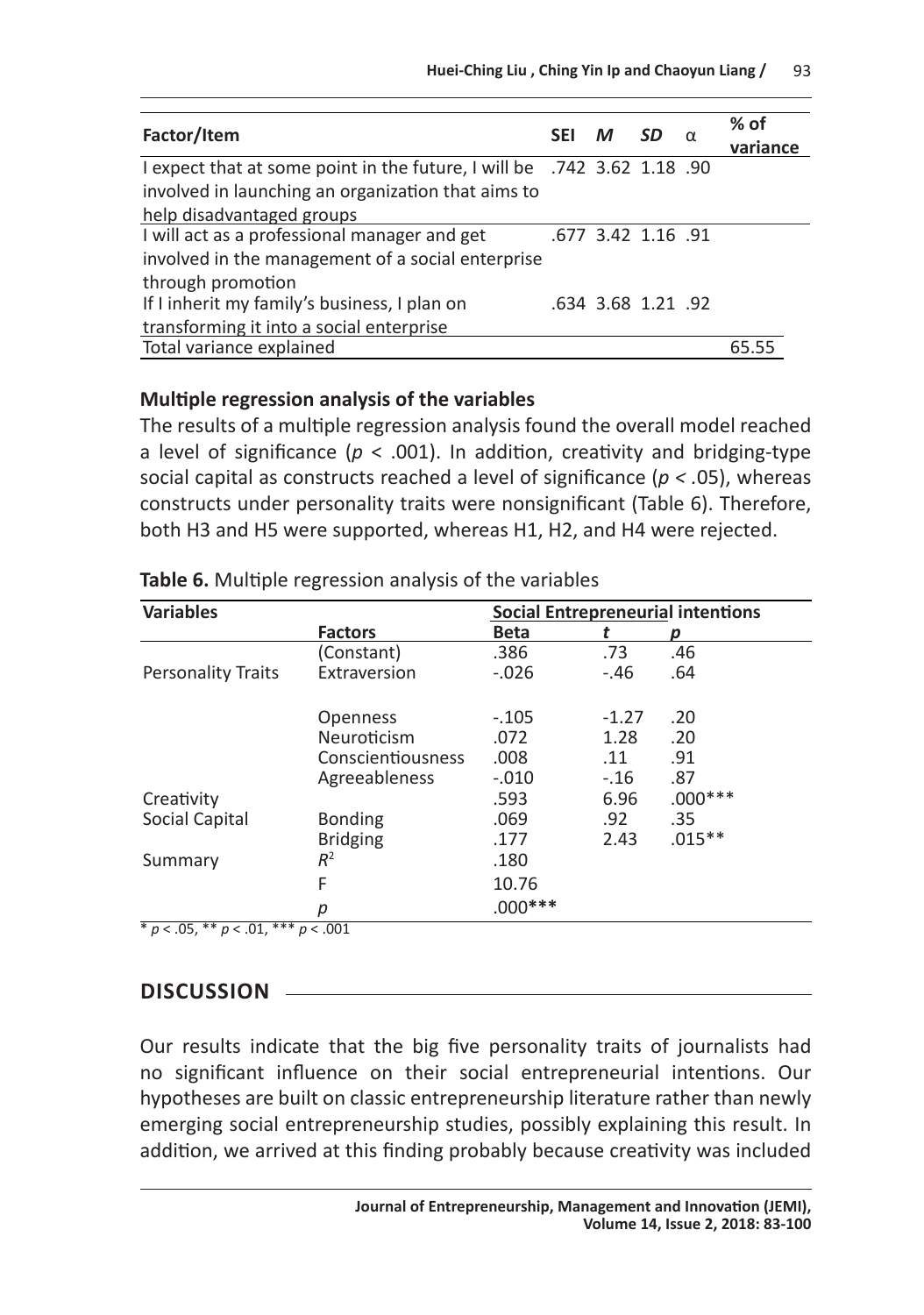as an independent variable. Research has confirmed a strong correlation between personality traits and creativity (Amabile, 1983; Chang, Peng, Lin & Liang, 2015). The influence of personality traits was probably subsumed by that of creativity.

Prior research has indicated that social entrepreneurs strive to develop creative mechanisms for circumventing environmental barriers (Dacin, Dacin & Matear, 2010; Shaw & Carter, 2007). Our results also support the view that creativity positively influenced the social entrepreneurial intentions of Taiwanese journalists, concurring with the findings of previous studies. The finding implies that journalists possessing higher levels of creativity are more confident about working independently to confront difficulties, although journalistic voices are traditionally constricted by norms, narratives, and precedents, leaving little room for creativity (Markham, 2012).

Furthermore, bridging social capital has not often been recognized as a robust antecedent for social entrepreneurial intentions (Lorenz, 2008), suggesting a particular need in the context of journalism for bridging social capital to provide new perspectives and innovative approaches. Valenzuela, Park, and Kee (2009) argued that heavy usage of communications technology has a significant positive correlation with social capital, and most Taiwanese journalists are heavy social media users. This study corroborates the finding of Valenzuela et al. (2009), that heavy usage of social media enables journalists to gain bridging-type social capital, which is beneficial for building social enterprises. Moreover, Hockerts (2017) indicated that prior experience of social work can be used to predict social entrepreneurial intentions. Creativity and social capital are both positively correlated with prior experience (Choi, 2004; Fernandez, Castilla & Moore, 2000), supporting Hockerts' findings in the case of journalists.

This study has several limitations. It was conducted using convenience sampling, where questionnaires were distributed to journalists in online social groups. Journalists with experience of more than 13 years were overrepresented (181 out of 401 participants), indicating a potential sampling bias. In addition, the target participants were former or current journalists, with no distinction made between the two types of participants. Consequently, we cannot discuss the results based on any specific group. It is not known if the current occupation of former journalists is significant for the results. Furthermore, the communication patterns featured on television, in newspapers, and on the Internet vary, and consequently, so might the impact of divergent media ecologies. However, we do not discuss the results based on the type of media. Finally, the scale used to measure creativity is newly developed and may not be an optimal tool for the purpose of the current study. Creating a business plan may not be a competency of journalists, but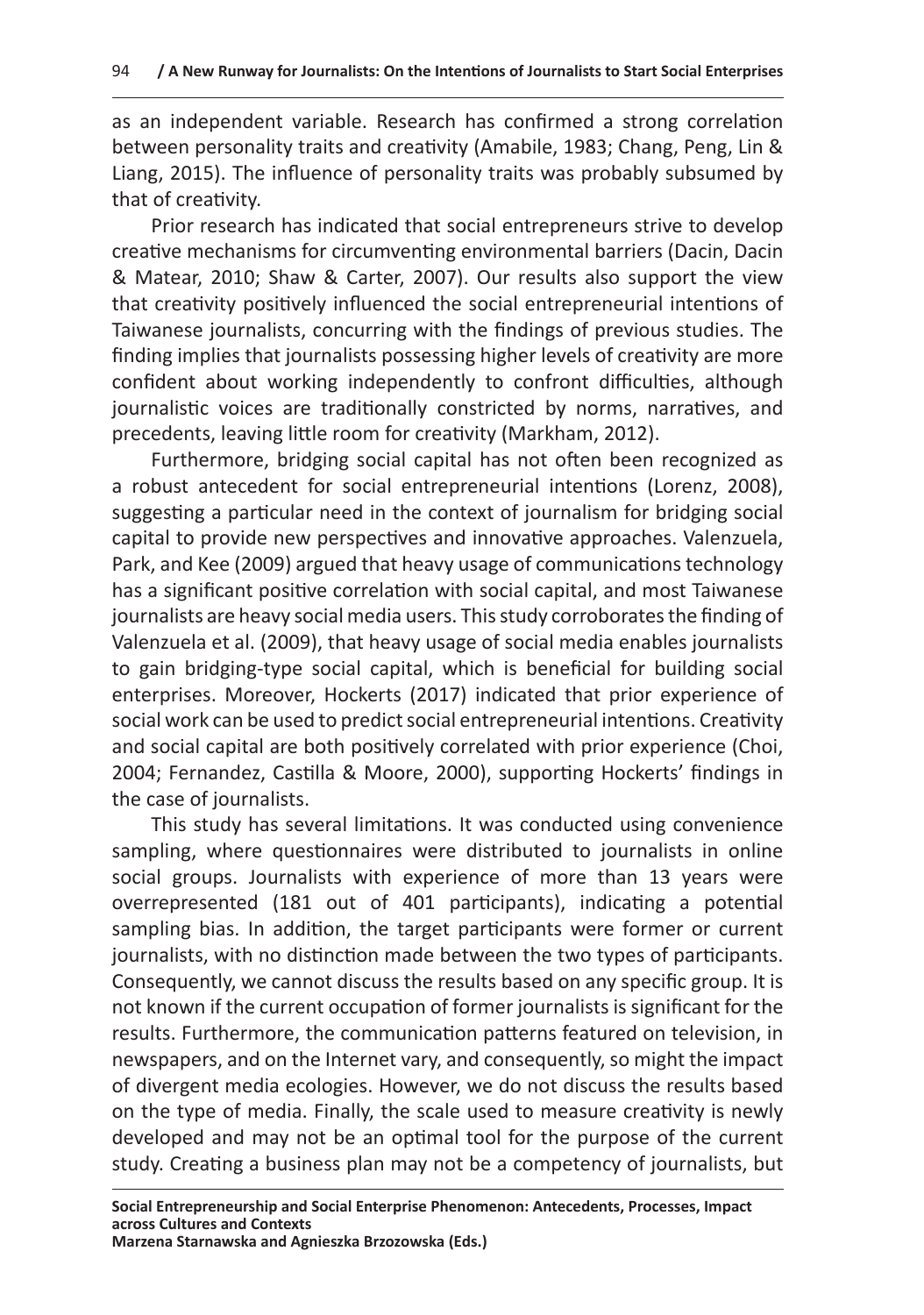is nevertheless essential for journalists to initiate a new social venture. Using a measurement tool more adjusted to participants would be advisable in future research.

Considering these limitations, we recommend the following directions for future research. (1) Regarding how journalists actually function in social enterprises, long-term tracking and observation should be conducted to examine whether the personality traits, creativity, and social capital of former and current journalists, as two separate groups, significantly influence their social entrepreneurial behaviors; (2) Studies can separately investigate journalists currently or previously in television, newspapers, and Internet media. (3) In-depth studies should be conducted to explore the personality traits, creativity, and social capital of former journalists who have left the industry and built social enterprises, to examine whether the three variables affect the business models of the social enterprises.

The results of this study show that given the aggregation of conventional media in the context of digital convergence, the creativity and social capital possessed by journalists provides an advantage for them to build social enterprises as an alternative professional path. Our model for evaluating social enterprise creation may benefit both scholars and journalists as a basis for identifying business partners in the creation and development of diverse social enterprises in various media ecologies. Furthermore, where previous creativity research has focused exclusively on general enterprises, this study offers more nuance.

# **Acknowledgments**

The authors would like to express their gratitude for the insightful suggestions of anonymous *JEMI* reviewers.

# **References**

- Amabile, T.M. (1983). The social psychology of creativity: A componential conceptualization. *Journal of Personality and Social Psychology*, *45*(2), 357-376.
- Amabile, T.M. (1997). Entrepreneurial creativity through motivational synergy. *Journal of Creative Behavior*, *31*(1), 18-26.
- Astone, N.M., Nathanson, C.A., Schoen, R., & Kim, Y.J. (1999). Family demography, social theory, and investment in social capital. *Population and Development Review*, *25*(1), 1-31.
- Baer, J., Kaufman, J.C., & Gentile, C.A. (2004). Extension of the consensual assessment technique to nonparallel creative products. *Creativity Research Journal*, *16*(1), 113-117.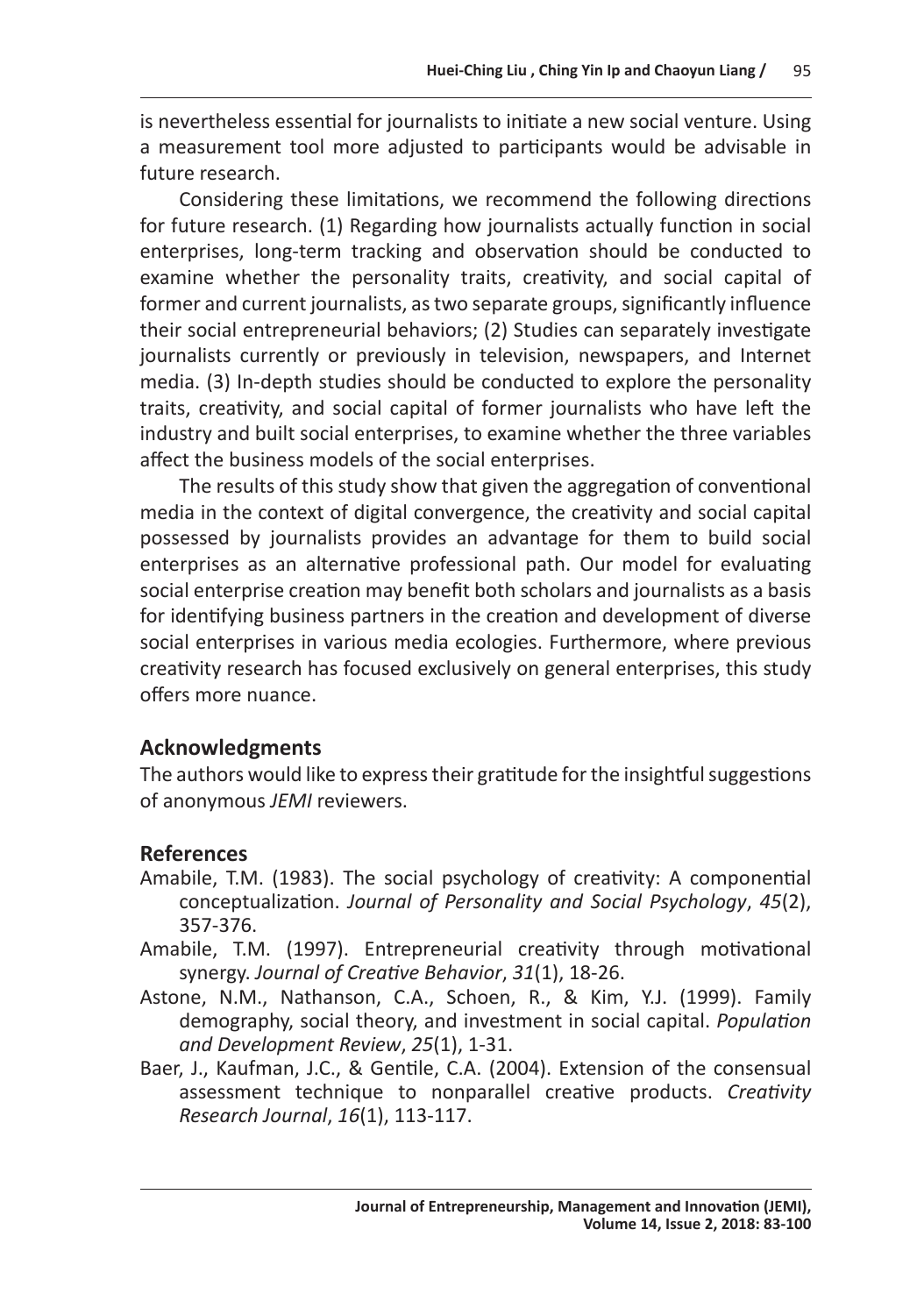- Balachandran, V., & Sakthivelan, M.S. (2013). Impact of information technology on entrepreneurship (e-entrepreneurship). *Journal of Business Management & Social Sciences Research*, *2*(2), 51-56.
- Barron, F., & Harrington, D.M. (1981). Creativity, intelligence, and personality. *Annual Review of Psychology*, *32*(1), 439-476.
- Bourdieu, P. (1986). The forms of capital. In J. G. Richardson (Ed.), *Handbook of Theory and Research for the Sociology of Education* (pp. 241-258). New York: Greenwood Press.
- Brandstätter, H. (2011). Personality aspects of entrepreneurship: A look at five meta-analyses. *Personality and Individual Differences*, *51*(3), 222-230.
- Burgess, J., & Green, J. (2009). *YouTube: Online Video and Participatory Culture* (p. 15). Cambridge, UK: Polity.
- Carayannis, E.G., Popescu, D., Sipp, C., & Stewart, M. (2006). Technological learning for entrepreneurial development (TL4ED) in the knowledge economy (KE): Case studies and lessons learned. *Technovation*, *26*(4), 419-443.
- Chang, C.-C., Peng, L.-P., Lin, J.-S., & Liang, C. (2015). Predicting the creativity of design majors from the interaction of diverse personality traits. *Innovations in Education and Teaching International*, *52*(4), 371-382.
- Chang, C.-C., Yao, S.-N., Chen, S.-A., King, J.-T., & Liang, C. (2016). Imagining garage startups: Interactive effects of imaginative capabilities on technopreneurship intention. *Creativity Research Journal*, *28*(3), 289-297.
- Chen, C.C., Greene, P.G., & Crick, A. (1998). Does entrepreneurial self-efficacy distinguish entrepreneurs from managers? *Journal of Business Venturing*, *13*(4), 295-316.
- Choi, J. N. (2004). Individual and contextual predictors of creative performance: The mediating role of psychological processes. *Creativity Research Journal*, *16*(2/3), 187-199.
- Collins, C.J., Hanges, P., & Locke, E.A. (2004). The relationship of need for achievement to entrepreneurship: Ameta-analysis. *Human Performance*, *17*(1), 95-117.
- Costa, P.T., & McCrae, R.R. (1992). *NEO PI-R. Professional manual*. Odessa, FL: Psychological Assessment Resources.
- Cropley, A.J. (2015, April). *Transferable criteria of creativity: A universal aesthetic.* Paper presented at the New Zealand Creativity Challenge: Creativity crosses boundaries, Wellington, NZ.
- Dacin, P. A., Dacin, M. T., & Matear, M. (2010). Social entrepreneurship: Why we don't need a new theory and how we move forward from here. *The Academy of Management Perspectives*, *24*(3), 37-57.
- Fayolle, A., Gailly, B., & Lassas-Clerc, N. (2006). Assessing the impact of entrepreneurship education programmes: A new methodology. *Journal of European Industrial Training*, *30*(9), 701-720.
- Fernandez, R. M., Castilla, E. J., & Moore, P. (2000). Social capital at work: Networks and employment at a phone center. *American Journal of Sociology*, *105*(5), 1288-1356.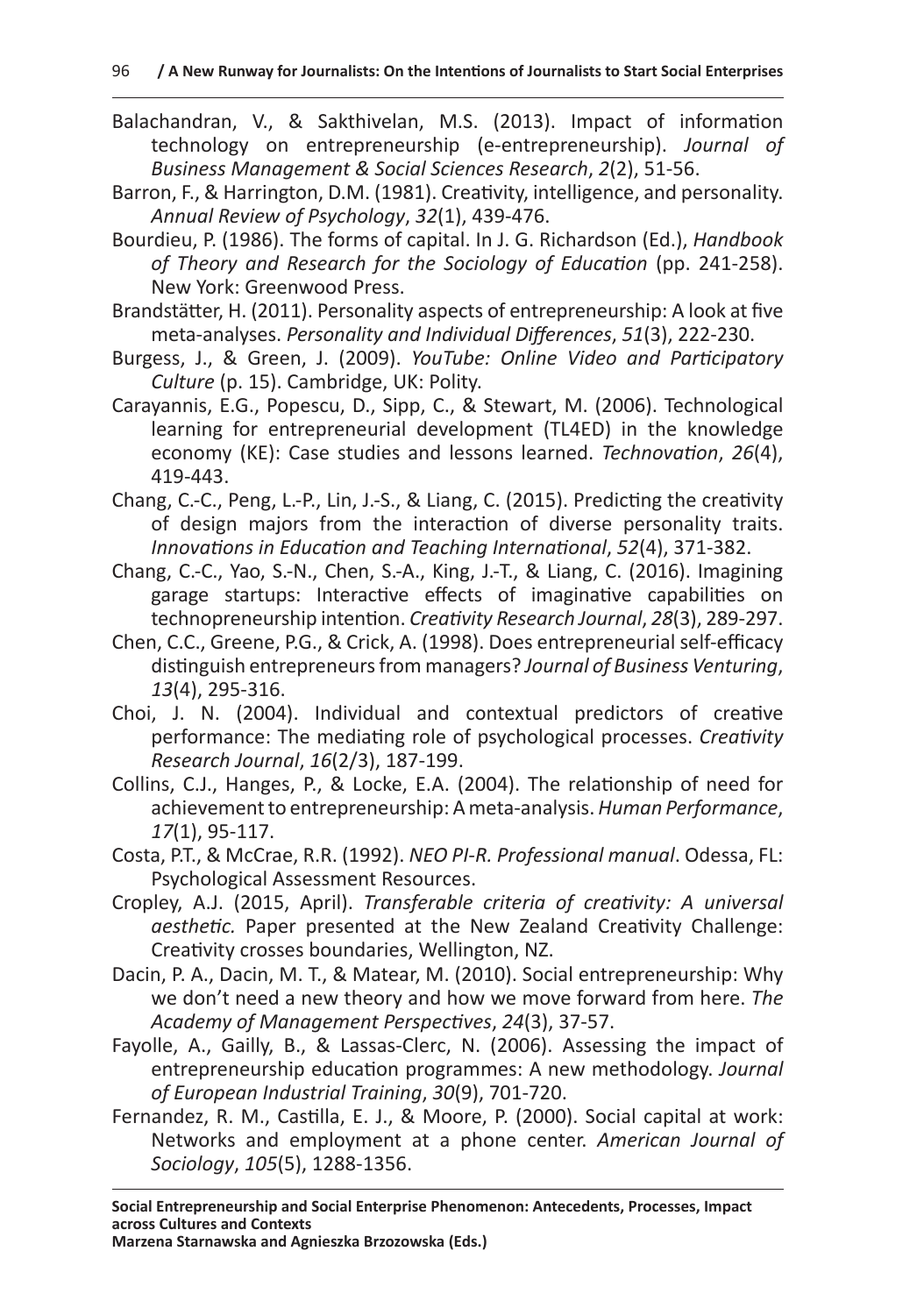- Fryer, M. (2006). Making a difference: A tribute to E. Paul Torrance from the United Kingdom. *Creativity Research Journal*, *18*(1), 121-128.
- Hanusch, F., Clifford, K., Davies, K., English, P., Fulton, J., Lindgren, M., O'Donnell, P., Price, J., Richards, I., & Zion, L. (2016). For the lifestyle and a love of creativity: Australian students motivations for studying journalism. *Media International Australia*, *160*(1), 101-113.
- Hennessey, B.A., & Amabile, T.M. (2010). Creativity. *Annual Review of Psychology*, *61*(1), 569-598.
- Henningham, J. (1997). The journalist's personality: An exploratory study. *Journalism & Mass Communication Quarterly*, *74*(3), 615-624.
- Hockerts, K. (2017). Determinants of social entrepreneurial intentions. *Entrepreneurship Theory and Practice*, *41*(1), 105–130
- Hollifield, C. A., Kosicki, G. M., & Becker, L. B. (2001). Organizational vs. professional culture in the newsroom: Television news directors' and newspaper editors' hiring decisions. *Journal of Broadcasting & Electronic Media*, *45*(1), 92-117.
- Huysman, M., & Wulf, V. (2004). Social capital and information technology: Current debates and research. *Social Capital and Information Technology* (pp. 1-15). Cambridge, MA: The MIT Press.
- Joinson, A.N. (2003). Sharing and surfing: The benefits of on-line communities and web browsing. In *Understanding the Psychology of Internet Behaviour: Virtual Worlds, Real Lives* (pp. 143-162). New York: Palgrave Macmillan.
- Kaufman, S. B. (2011). Is conscientiousness compatible with creativity? Creative people are both conscientious and not conscientious at the same time. Retrieved 25 March 2017 from https://www. psychologytoday.com/blog/beautiful-minds/201108/is-conscientio usness-compatible-creativity
- Lans, T., Gulikers, J., & Batterink, M. (2010). Moving beyond traditional measures of entrepreneurial intentions in a study among life-sciences' students in the Netherlands. *Research in Post-Compulsory Education*, *15*(3), 259-274.
- Lechner, C., & Dowling, M. (2003). Firm networks: External relationships as sources for the growth and competitiveness of entrepreneurial firms. *Entrepreneurship & Regional Development*, *15*(1), 1-26.
- Lee, L., Wong, P. K., Foo, M. D., & Leung, A. (2011). Entrepreneurial intentions: The influence of organizational and individual factors. *Journal of Business Venturing*, *26(1)*, 124-136.
- Lee, S.-Y., & Min, J. (2016). The profiles of creative potential and personality characteristics of adult professionals. *Creativity Research Journal*, *28*(3), 298-309.
- Liang, C.-T., Chia, T.-L., & Liang, C. (2015). Effect of personality differences in shaping entrepreneurial intention. *International Journal of Business and Social Science*, *6*(4.1), 166-176.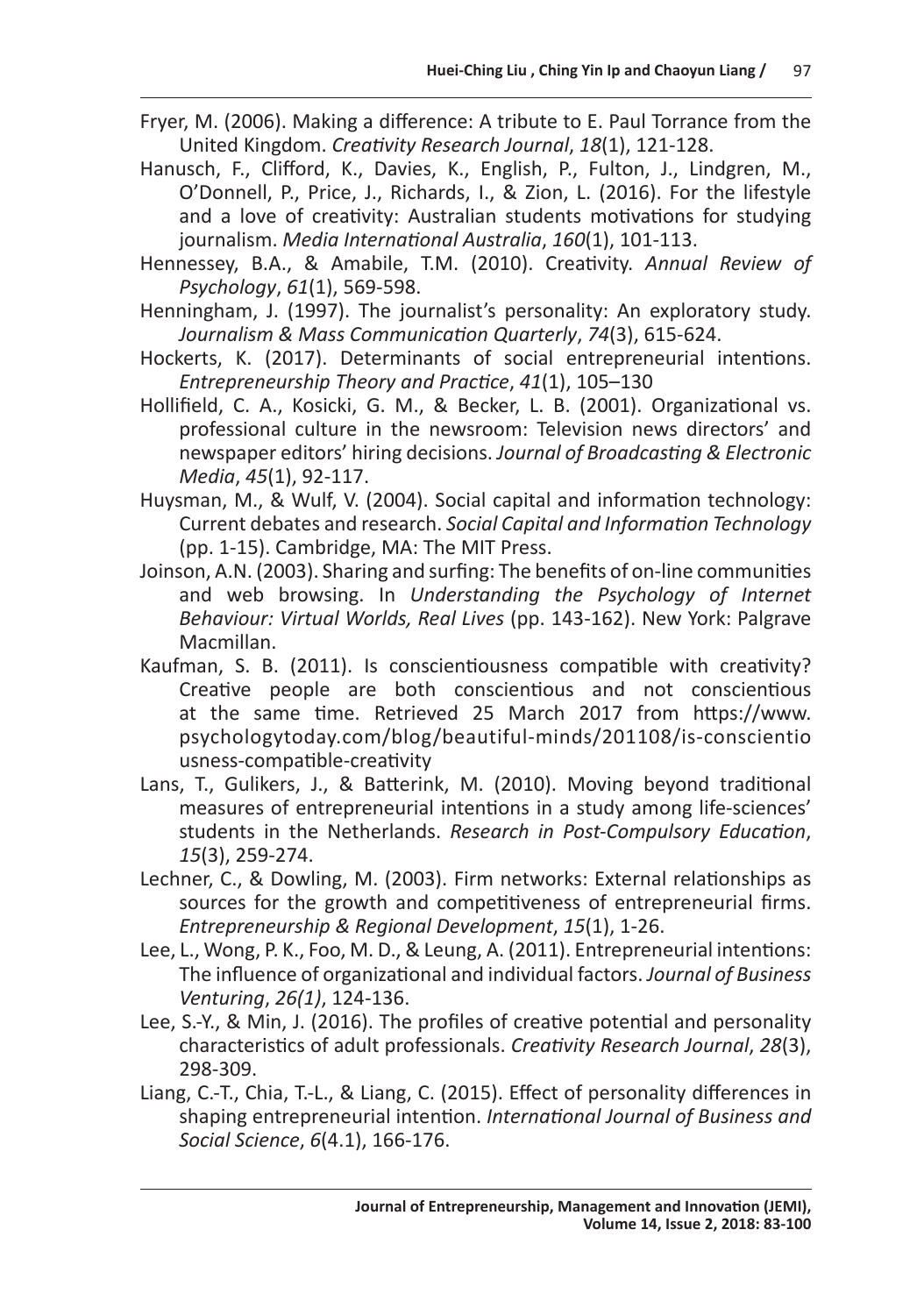- Lin, N. (2002). *Social Capital: A Theory of Social Structure and Action.*  Cambridge University Press.
- Lin, W.-S., Hsu, Y., & Liang, C. (2014). The mediator effects of conceiving imagination on academic performance of design students. *International Journal of Technology and Design Education*, *24*(1), 73-89.
- Liñán, F., & Chen, Y. (2009). Development and cross-cultural application of a specific instrument to measure entrepreneurial intentions. *Entrepreneurship Theory and Practice, 33*(3), 593-617.
- Liñán, F., & Santos, F.J. (2007). Does social capital affect entrepreneurial intentions? *International Advances in Economic Research*, *13*(4), 443-453.
- Lorenz, G. (2008). The implementation of social capital features in social auditing procedures to secure community accountability of social enterprises in the third sector. Retrieved 15 March, 2017 from http:// base.socioeco.org/docs/social\_audit\_conscise-usti2008.pdf
- Mair, J., & Noboa, E. (2006). Social entrepreneurship: How intentions to create a social venture are formed. In J. Mair, J. Robinson, and K.N. Hockerts (Eds.), *Social Entrepreneurship* (pp. 121-135). Basingstoke, U.K.: Palgrave MacMillan.
- Mander, Ü., Wiggering, H., & Helming, K. (Eds.) (2007). *Multifunctional land use: Meeting future demands for landscape goods and services*. New York, NY: Springer.
- Markham, T. (2012). The politics of journalistic creativity: Expressiveness, authenticity and de-authorization. *Journalism Practice*, *6*(2), 187-200.
- McManus, K. (April 30, 2015). *Why journalists make great entrepreneurs*. Retrieved October 9, 2016, from http://mediashift.org/2015/04/whyjournalists-make-great-entrepreneurs/
- Nahapiet, J., & Ghoshal, S. (1998). Social capital, intellectual capital, and the organizational advantage. *Academy of Management Review*, *23*(2), 242-266.
- Newman, N., Dutton, W.H. & Blank, G. (2012). Social media in the changing ecology of news: The fourth and fifth estates in Britain. *International Journal of Internet Science*, *7*(1), 6–22.
- Partanen, J., Kristian, M., Westerlund, M., Rajala, R., & Rajala, A. (2008). Social capital in the growth of science-and-technology-based SMEs. *Industrial Marketing Management*, *37*(5), 513-522.
- Pelchat, M.-C. (2005). Social entrepreneurship in Taiwan: Possibilities and challenges for empowerment. Paper presented at the 4<sup>th</sup> ISTR Asia and Pacific Conference. November 16-18, Bangalore, India.
- Pittaway, L., & Cope, J. (2007). Entrepreneurship education: A systematic review of the evidence. *International Small Business Journal*, *25*(5), 479-510.
- Richards, I. (2013). Beyond city limits: Regional journalism and social capital. *Journalism*, *14*(5), 627-642.
- Runco, M.A., & Jaeger, G. (2012). The standard definition of creativity. *Creativity Research Journal, 24*(1), 92-96.

**Social Entrepreneurship and Social Enterprise Phenomenon: Antecedents, Processes, Impact across Cultures and Contexts**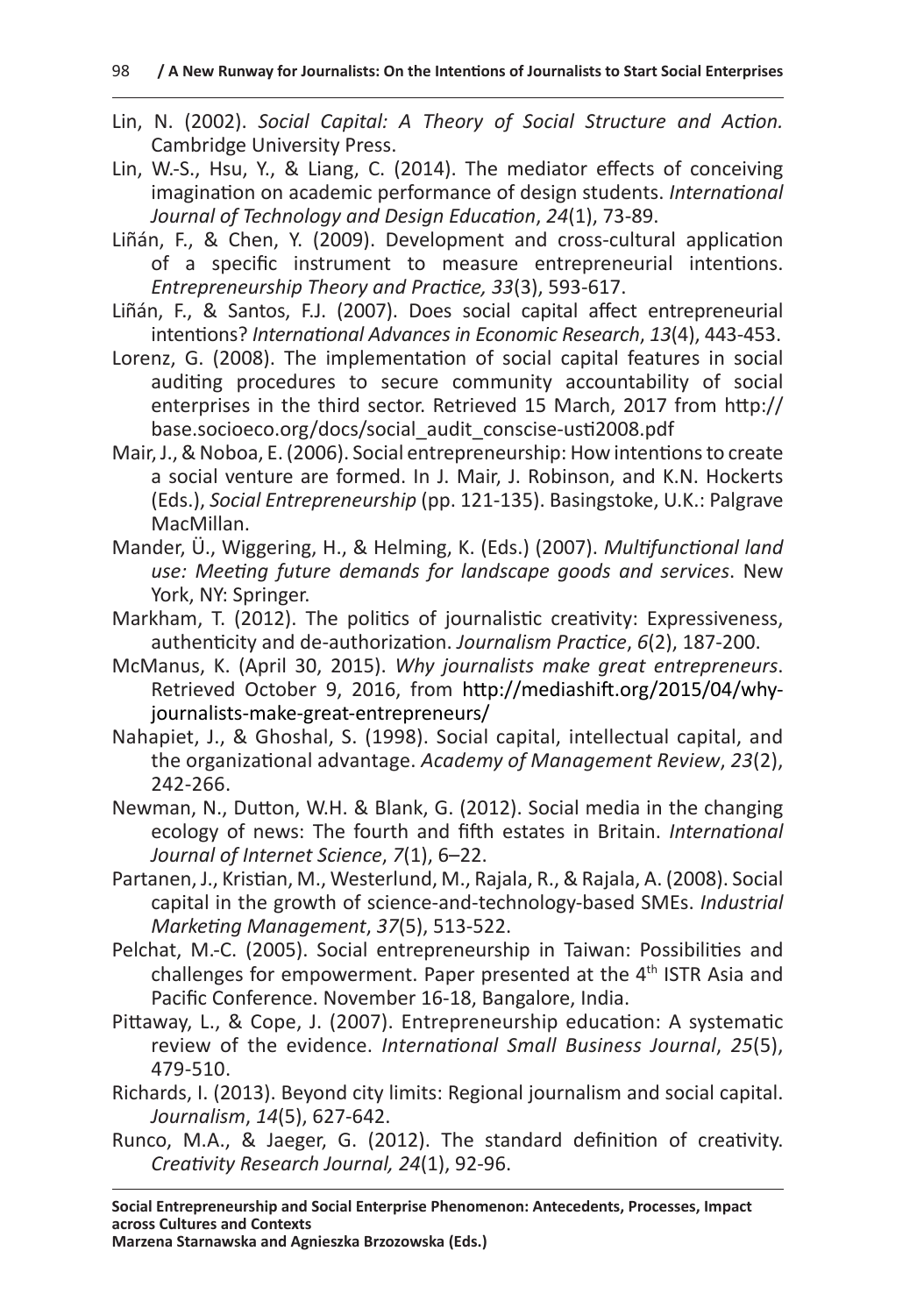- Shaw, E., & Carter, S. (2007). Social entrepreneurship: Theoretical antecedents and empirical analysis of entrepreneurial processes and outcomes. *Journal of Small Business and Enterprise Development*, *14*(3), 418-434.
- Shaw, E., Lam, W., & Carter, S. (2008). The role of entrepreneurial capital in building service reputation. *The Service Industries Journal*, *28*(7), 899-917.
- Simon, M., Houghton, S.M., & Aquino, K. (2000). Cognitive biases, risk perception, and venture formation: How individuals decide to start companies. *Journal of Business Venturing*, *15*(2), 113-134.
- Siu, W.-S., & Lo, E. S.-C. (2013). Cultural contingency in the cognitive model of entrepreneurial intention. *Entrepreneurship Theory and Practice*, *37*(2), 147-173.
- Smith, J. A. (2012). Journalism is becoming a form of social entrepreneurship. *Stanford Social Innovation Review, 10*(1), 23-25.
- Stewart, W.H., & Roth, P.L. (2004). Data quality affects meta-analytic conclusions: A response to Miner and Raju (2004). Concerning entrepreneurial risk propensity. *Journal of Applied Psychology*, *89*(1), 14-21.
- Storey, J., Salaman, G., & Platman, K. (2005). Living with enterprise in an enterprise economy: Freelance and contract workers in the media. *Human Relations*, *58*(8), 1033-1054.
- Thompson, E.R. (2009). Individual entrepreneurial intent: Construct clarification and development of an internationally reliable metric. *Entrepreneurship Theory and Practice*, *33*(3), 669-694.
- Valenzuela, S., Park, N., & Kee, K.F. (2009). Is there social capital in a social network site? Facebook use and college students' life satisfaction, trust, and participation. *Journal of Computer-Mediated Communication, 14*(4), 875-901*.*
- Vitiello, D., & Wolf-Powers, L. (2014). Growing food to grow cities? The potential of agriculture foreconomic and community development in the urban United States. *Community Development Journal*, *49*(4), 508-523.
- Wang, J.-H., Peng, L.-P., & Liang, C. (2014). Developing and testing the psychological influence, rural practice, and entrepreneurial intention scales. *Review of Agricultural Extension Science*, *31*, 72-95.
- Williams, D. (2006). On and off the 'Net: Scales for social capital in an online era. *Journal of Computer-Mediated Communication*, *11*(2), 593-628.
- Yao, S.-N., Peng, L.-P., Lee, J.-L., & Liang, C. (2016). Imagining rural practice. *Business Creativity & the Creative Economy*, *2*(1), 62-69.
- Zampetakis, L.A. (2008). The role of creativity and proactivity on perceived entrepreneurial desirability. *Thinking Skills and Creativity*, *3*(2), 154-162.
- Zhang, L.-F. (2008). Revisiting the big six and the big five among Hong Kong university students. *Educational Psychology*, *28*(1), 1-14.
- Zhao, H., & Seibert, S.E. (2006). The Big Five personality dimensions and entrepreneurial status: A meta-analytical review. *Journal of Applied Psychology*, *91*(2), 259-271.